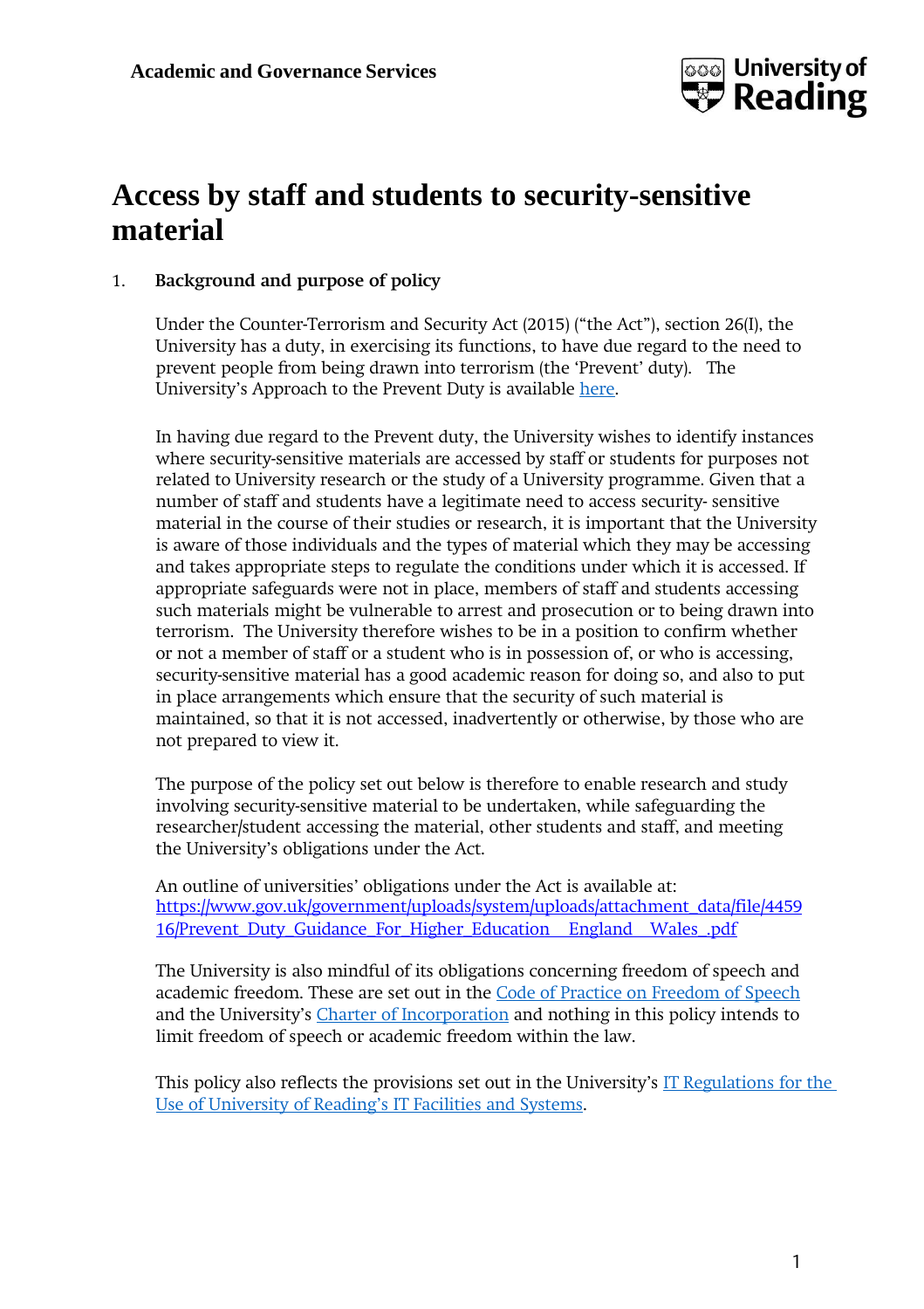# 2. **Scope**

This policy applies to all staff and students, who, as part of their academic work intend to access or are accessing security-sensitive material. 'Security-sensitive' material includes, but is not limited to:

- $\Theta$  material which might be thought to encourage the commission, preparation or instigation of acts of terrorism,
- $\Theta$  material which would be useful in the commission of acts of terrorism,
- material which glorifies acts of terrorism.

Security authorities may also consider material relating to animal rights extremism as falling within the definition security-sensitive material.

If you are in any doubt as to whether material you wish to access is considered to be security-sensitive, you should seek advice from:

- (a) if you are an undergraduate or taught postgraduate student, the School Director of Teaching and Learning of the School responsible for the relevant module;
- (b) if you are a postgraduate research student, your supervisor or School Director of Postgraduate Research Studies;
- (c) if you are a member of staff undertaking academic or academic-related work, your Head of School; and
- (d) exceptionally, if you are a member of staff undertaking other work where you may access security-sensitive material, your line manager or your Head of Function.

Undergraduate and taught postgraduate students are informed of this policy via internal communications and on the [Reading University Student Essentials](http://student.reading.ac.uk/essentials) website. Postgraduate research students are informed of this policy in the [Code](http://www.reading.ac.uk/web/files/qualitysupport/cop_resstudents.pdf) of Practice for [Research Students](http://www.reading.ac.uk/web/files/qualitysupport/cop_resstudents.pdf) and members of academic staff in [https://www.reading.ac.uk/internal/academic-and-governance-services/research](https://www.reading.ac.uk/internal/academic-and-governance-services/research-ethics/RECethicshomepage.aspx)[ethics/RECethicshomepage.aspx.](https://www.reading.ac.uk/internal/academic-and-governance-services/research-ethics/RECethicshomepage.aspx)

Nothing in this policy supersedes or circumvents any requirement to seek from the Research Ethics Committee approval for research where such approval is normally required. The Research Ethics Committee will not grant approval to research that falls within the scope of this policy unless the process set out at paragraph 5 below has been followed.

# 3. **Arrangements for access to security-sensitive material**

Where a student or member of staff has good reason to access security-sensitive material for the purposes of their studies or research, he or she will be required to access such material only via a designated University-owned computer supported by the University's central IT Department. Access via any personally-owned device is not permitted. The provisions of the University's IT Regulations (see section 1 above) will apply in all cases.

Where a student or member of staff has good reason to store such sensitive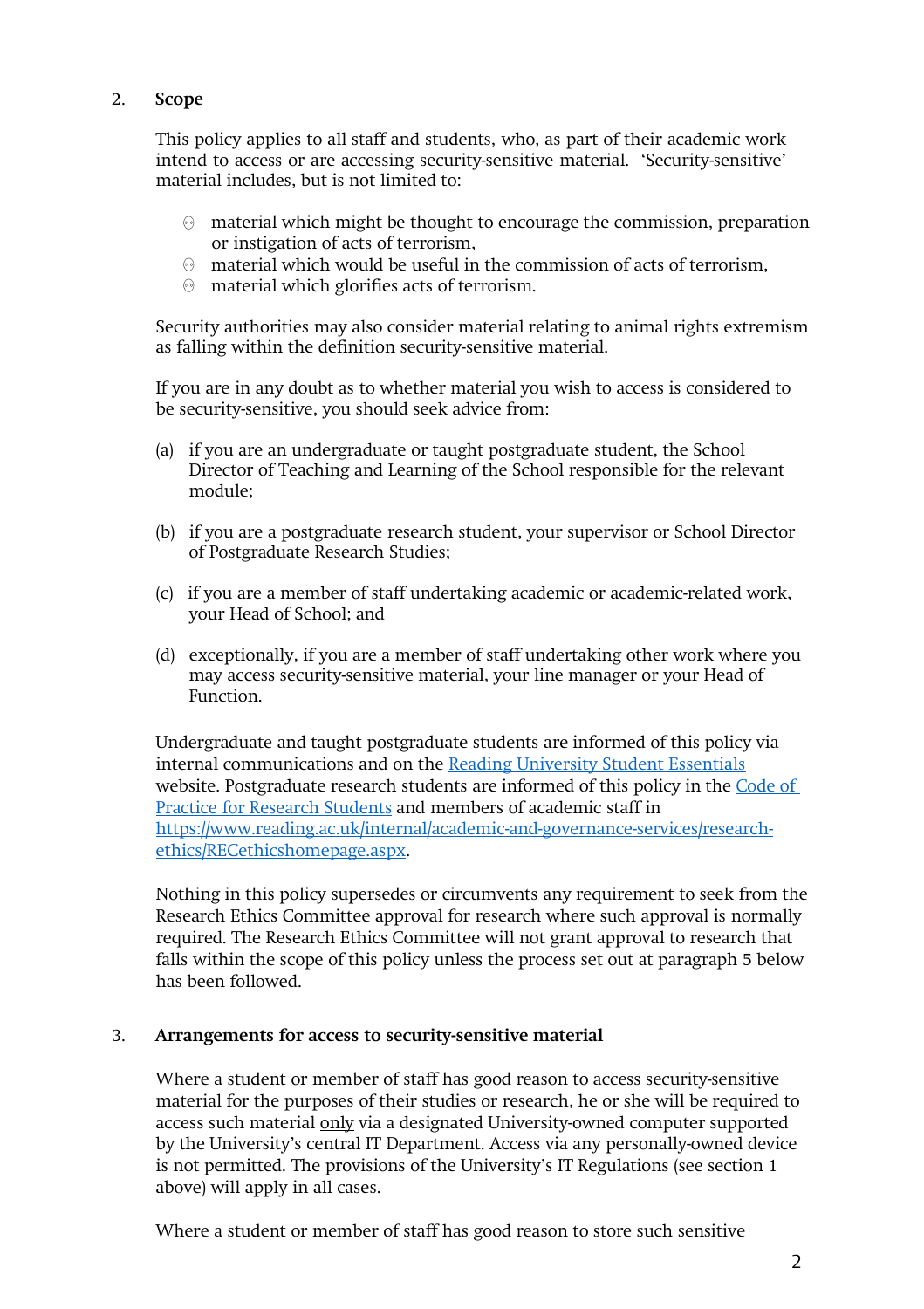material, only designated network-attached file storage services provided and managed by the central IT Department may be used for this purpose. Use of locallyattached or personally-owned file storage is not permitted. The University's IT Department must be consulted in such instances, and will need to understand for how long such material needs to be retained.

Where it is appropriate to do so, staff and students will be required to access such material in a secure setting, where the material cannot be accessed or inadvertently seen by other students. Details of that secure setting, or the arrangements for ensuring the material is not inadvertently or inappropriately disseminated, will be agreed. The material must not be shared or exchanged with persons other than the supervisor and other designated members of staff.

The provisions in the University's IT [Regulations](http://www.reading.ac.uk/web/files/its/Regulations_for_the_use_of_the_University) concerning the monitoring of IT facilities will apply in all instances.

Staff and students are required to confirm their assent to the arrangements set out in the IT Regulations before any material is accessed.

Students and staff are reminded that, as part of their research, they may view distressing material. The University takes seriously its obligations to safeguard the wellbeing of its students and staff. Students may access support via the Counselling and Wellbeing Service, should they wish to do so. Students will also be required to discuss their work or research with their supervisor or equivalent, and will be encouraged to raise any concerns at the earliest opportunity in order that the University can provide appropriate and reasonable support. Staff may access support via the employee assistance programme, details of which can be obtained from the HR webpages. Staff are also encouraged to speak to their manager or Head of School.

# *Material which may fall outside the established law*

The University makes a distinction between security-sensitive material which may interact with its obligations concerning the Prevent duty, and that material which may also contravene the established law.

If anyone involved in the operation of this policy, whether those making a request, those considering it or any other party, is concerned that access to the material may contravene the established law, such concerns must be made known to the Teaching and Learning Dean or the Dean for Postgraduate Research Studies. He or she will seek appropriate advice, which may be from external organisations, before determining whether the material may be accessed.

# 4. **Process**

# 4.1 *Responsibilities*

- a) An individual who wishes to access security-sensitive material for the purposes of their studies or research is responsible for completing and submitting an application to access such material, as specified sections 4.2-4.4 below.
- b) Module convenors, if their module may involve students accessing securitysensitive material for the purposes of their studies, are required to: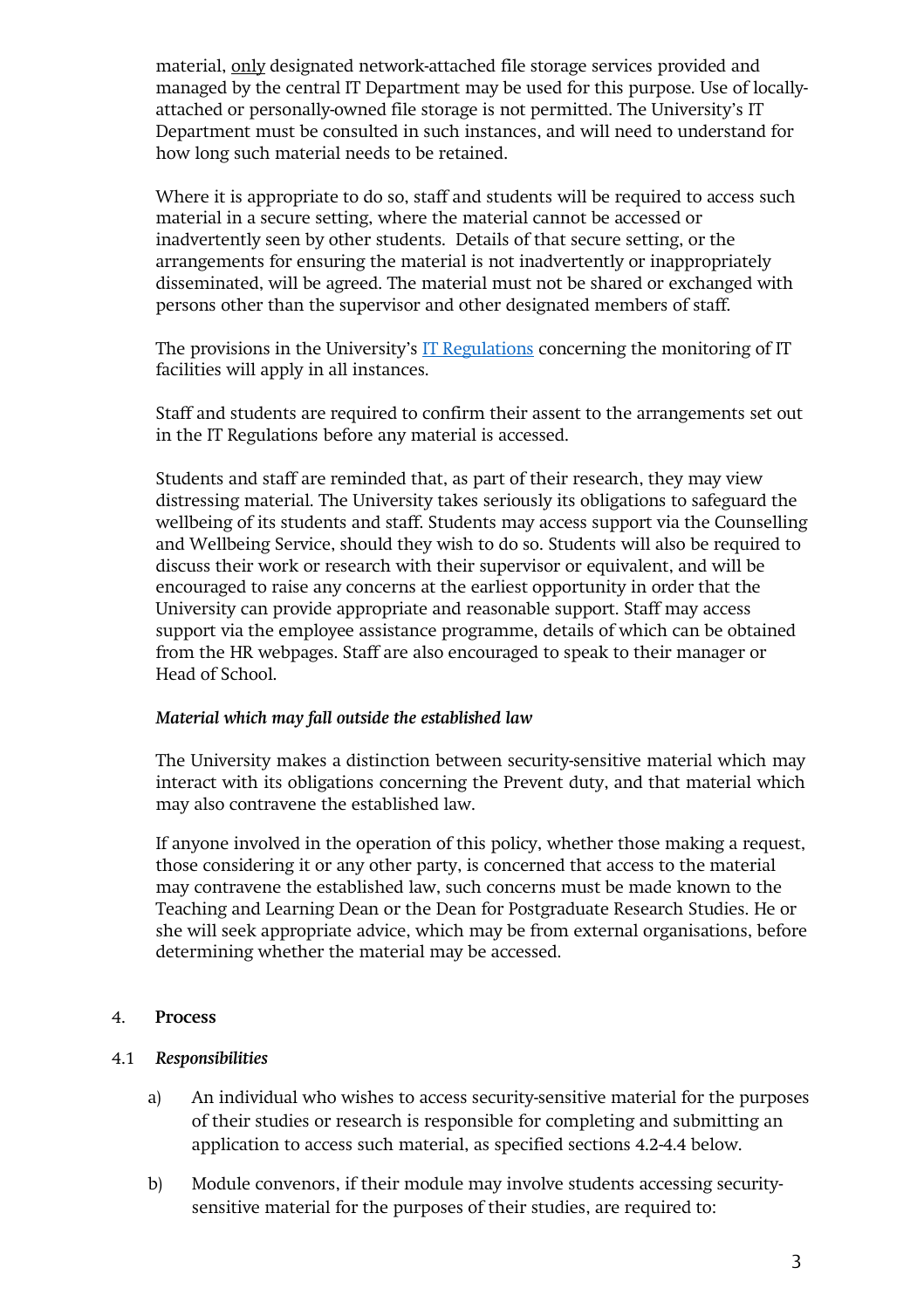- notify the Head of School that the module may involve students accessing such material;
- advise students of the requirement to submit an application to access such material and to read and understand this policy;
- notify the Head of School if they are aware that a student wishes to access such material. This is a duty of care to ensure that the requirements of the policy are met and that safeguarding arrangements are in place for the benefit of the student.
- c) In the event that all students on a module are expected to access securitysensitive material, the module convenor is required to submit a group application instead of requiring an individual application from each student.

Module convenors should follow section 4.5 below. It is the responsibility of the module convener to ensure that the conditions for accessing the material have been confirmed to the students in writing via their University email accounts prior to submission of the request. The module convenor is required to submit to the Prevent Duty Compliance Officer a list of signatures from the students confirming that they have read and understood the policy, by the third week of the module being delivered.

- d) Similarly, the supervisor of a research student, if the student's research may involve accessing security-sensitive material, is required to:
	- advise the student of the requirement to submit an application to access such material and to read and understand this policy
	- notify the Head of School if they are aware that the student wishes to access such material. This is a duty of care to ensure that the requirements of the policy are met and that safeguarding arrangements are in place for the benefit of the student.
- e) Heads of School are responsible for reminding members of staff in the School annually (or more frequently if there is good cause) of the provisions of this policy, and for asking staff to provide notification if:
	- i) a module which they convene may involve students accessing securitysensitive material for the purposes of their studies; or
	- ii) they are aware that a student wishes to access security sensitive material for the purposes of their studies or research
- f) It should be noted that, under the provisions of section 4.4 and 4.5 below, members of staff are required to notify the Head of School if they wish to access security-sensitive material for the purposes of their teaching or research.
- g) Heads of School will submit the information specified under 4.1 (e) (i) and (ii) and 4.1(f) to the Prevent Duty Compliance Officer (being at the date of this policy Jack Paulley whose email address is [j.paulley@reading.ac.uk\)](mailto:j.paulley@reading.ac.uk).

# 4.2 *Undergraduate and taught postgraduate students*

The following process must be followed in all cases where an undergraduate or taught postgraduate student wishes to access security-sensitive material for the purposes of their studies or research: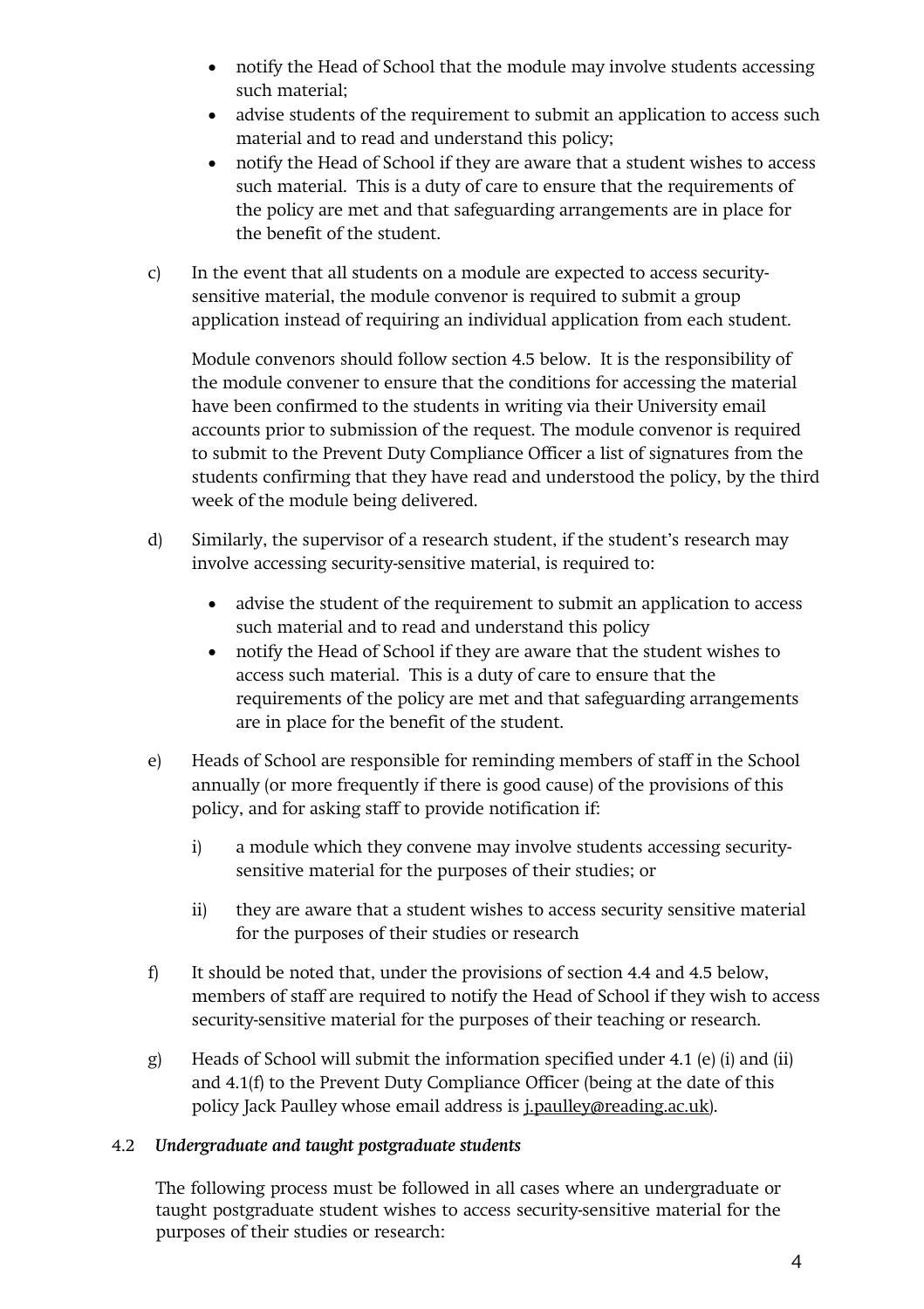- a) At the earliest opportunity, the student must consult the School Director of Teaching and Learning of the School responsible for the relevant module, and outline the intended topic for research, its rationale, and indicate the websites or other materials likely to be accessed. It is understood that this may change during the research project or relevant period of study, in which case the student must notify the School Director of Teaching and Learning of the changed parameters and the reason for the change (see (f) below).
- b) Following this consultation, the student is required to submit to the School Director of Teaching and Learning the form 'Access to security-sensitive material', which requires information on:
	- o the subject and scope of research
	- o an indicative list of material to be accessed.

The student will be required to confirm assent to the conditions which will apply to accessing the material, including the requirement that only designated University-owned IT equipment may be used for accessing and/or storing such material, that the material can only be accessed in a secure environment/in an agreed manner, that the material cannot be shared or exchanged, and that the access to materials will be monitored.

- c) The School Director of Teaching and Learning considers and, if appropriate, recommends to the designated Teaching and Learning Dean (being at the date of this policy Professor Roger Gibbard whose email address is [r.gibbard@henley.reading.ac.uk\)](mailto:r.gibbard@henley.reading.ac.uk) for whom the other Teaching and Learning Deans serve as alternates, approval of research into the topic and access to websites of a sensitive nature. The Teaching and Learning Dean will consider and, if appropriate, approve the recommendation, and will forward the signed form to the Prevent Duty Compliance Officer (being at the date of this policy Jack Paulley whose email address is *j.paulley@reading.ac.uk*) who will forward a copy of the form to the Director of IT.
- d) The Prevent Duty Compliance Officer informs the student of the Teaching and Learning Dean's decision, the arrangements for accessing and/or storing security-sensitive material, the conditions which apply to accessing securitysensitive material, and the consequences of breaching the conditions. The following conditions will normally apply:
	- i. Security-sensitive material will be accessed through, and stored on, designated University-owned IT equipment supported by the University's central IT Department, and not on any personally- owned device or locally-attached storage;
	- ii. the material will be viewed in a secure, or other agreed, setting, where the material cannot be accessed by other students;
	- iii.the material must not be shared or exchanged with persons other than the supervisor and other designated members of staff;
	- iv. printed material of a sensitive nature must be held in a secure place
	- v. the provisions of the University's IT Regulations (Section 9) relating to Monitoring will apply;
	- vi.the student's arrangements for holding and accessing material and the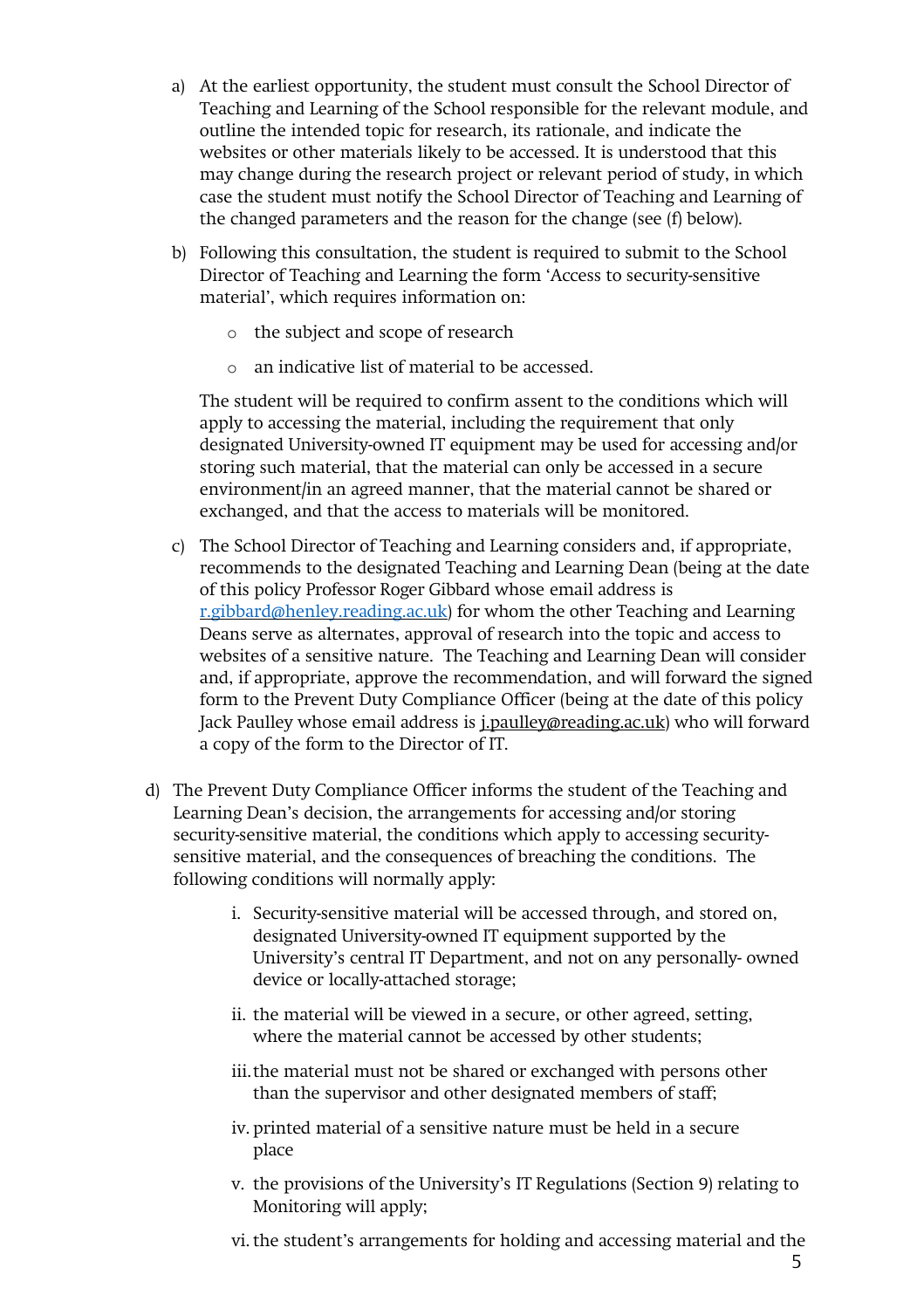material accessed online may be audited by the University Security Manager, and the audit may involve interviews with the student and/or supervisor;

- vii. the University may share information with the Higher Education Funding Council for England (HEFCE), Office for Students, Counter-Terrorist Unit and other relevant authorities, where it is lawful and appropriate for it to do so.
- e) The Prevent Duty Compliance Officer records the decision on a dedicated database and enters a note on the SPR Notes field on RISIS stating 'Approved to access security-sensitive material; if necessary, contact the Prevent Duty Compliance Officer'. The record and associated documentation is retained for a period of 6 years from the point of termination of the relationship with the student, unless a longer period of retention is required by law, any other relevant legislation, or by order of a court.
- f) If the intended scope of the research and access to security-sensitive material changes during the research project or relevant period of study, the student must immediately notify the School Director of Teaching and Learning of the changed parameters and the reason for the change. The decision to permit access to security-sensitive material will be reviewed.
- g) In the event that a student breaches the conditions for access to security- sensitive material, the Teaching and Learning Dean may determine that consent for the access to security-sensitive material be withdrawn, which may entail the student not being able to continue with the research topic. If such breaches also contravene the University's IT Regulations the provisions in those Regulations regarding infringement will also apply.

# 4.3 *Postgraduate research students*

The following process must be followed in all cases where a postgraduate student wishes to access security-sensitive material for the purposes of their studies or research:

- a) At the earliest opportunity, the student must consult his or her supervisor or School Director of Postgraduate Research Studies, and outline, in relation to the larger research topic, the rationale for accessing security-sensitive material, and indicate the websites or other materials likely to be accessed. It is understood that this may change during the research project, in which case the student must notify his or her supervisor and School Director of Postgraduate Research Studies of the changed parameters and the reason for the change. In this event, the decision to permit access to security-sensitive material will be reviewed.
- b) Following this consultation, the student is required to submit to the School Director of Postgraduate Research Studies the form 'Access to securitysensitive material', which requires information on:
	- o the subject and scope of research
	- o an indicative list of material to be accessed.

The student will be required to confirm assent to the conditions which will apply to accessing the material, including the requirement that only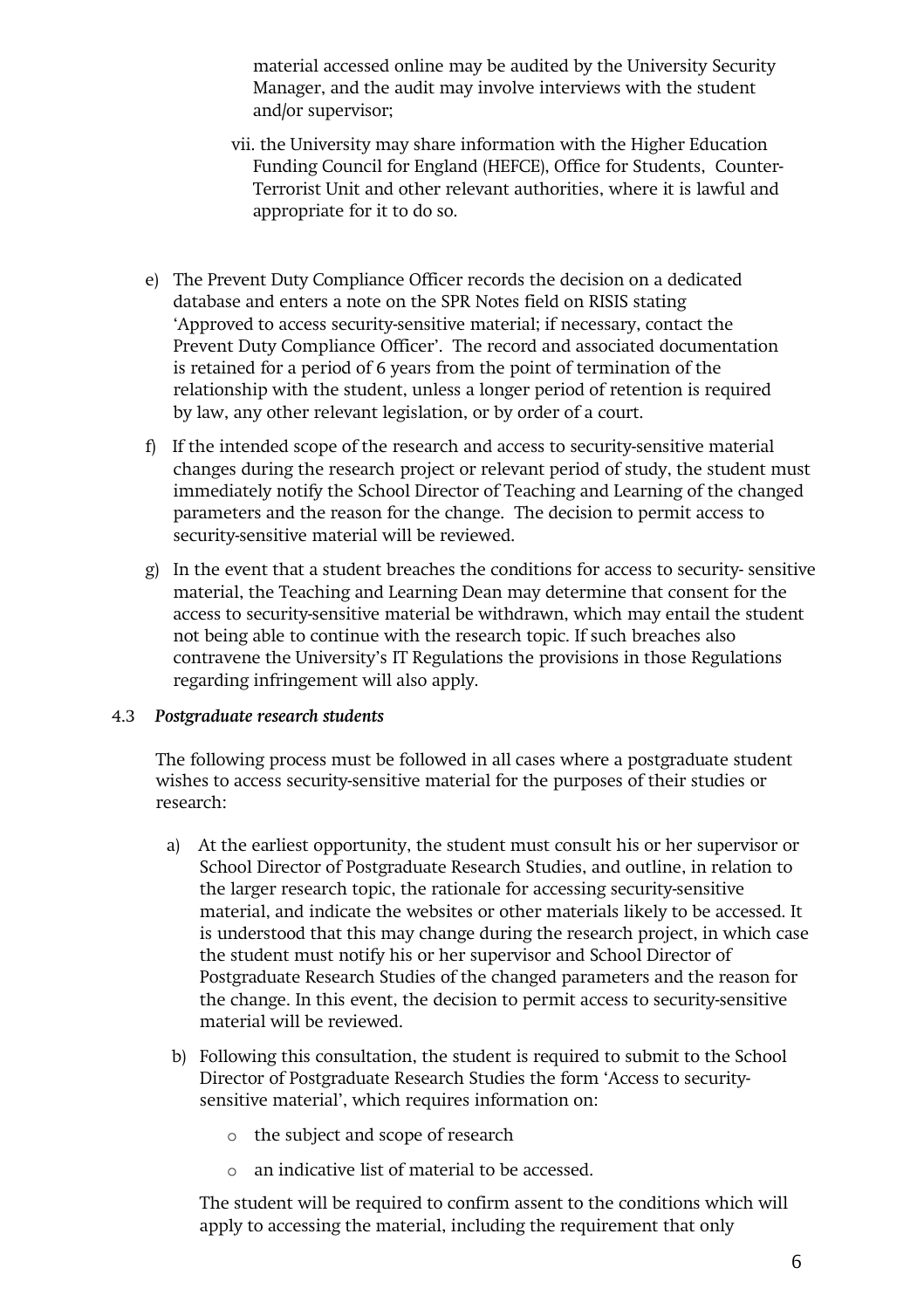designated University-owned IT equipment may be used for accessing and/or storing such material, that the material can only be accessed in a secure environment/in an agreed manner, that the material cannot be shared or exchanged, and that the access to materials will be monitored.

- c) The School Director of Postgraduate Research Studies considers and, if appropriate, recommends to the Dean of Postgraduate Research Studies (with a designated Teaching and Learning Dean acting as an alternate), approval of research into the topic and access to material and websites of a sensitive nature. The Dean of Postgraduate Research Studies will consider and, if appropriate, approve the recommendation, and will forward the signed form to the Prevent Duty Compliance Officer (being at the date of this policy Jack Paulley whose email address is [j.paulley@reading.ac.uk\)](mailto:j.paulley@reading.ac.uk), who will forward a copy of the form to the Director of IT.
- d) The Prevent Duty Compliance Officer informs the student of the decision of the Dean of Postgraduate Research Studies, and the arrangements for accessing and/or storing security-sensitive material, the conditions which apply to accessing security-sensitive material, and the consequences of breaching the conditions. The following conditions will normally apply:
	- i. Security-sensitive material will be accessed through, and stored on, designated University-owned IT equipment supported by the University's central IT Department, and not on any personallyowned device or locally-attached storage;
	- ii. the material will be viewed in a secure, or other agreed, setting, where the material cannot be accessed by other students;
	- iii.the material must not be shared or exchanged with persons other than the supervisor and other designated members of staff;
	- iv. printed material of a sensitive nature must be held in a secure place
	- v. the provisions of the University's IT Regulations (Section 9) relating to Monitoring will apply;
	- vi.the student's arrangements for holding and accessing material and the material accessed online may be audited by the University Security Manager, and the audit may involve interviews with the student and/or supervisor;
	- vii. the University may share information with the Higher Education Funding Council for England (HEFCE), Office for Students, Counter-Terrorist Unit and other relevant authorities, where it is lawful and appropriate for it to do so.
- e) The Prevent Duty Compliance Officer records the decision on a dedicated database and enters a note on the SPR Notes field on RISIS stating 'Approved to access security-sensitive material; if necessary, contact Prevent Duty Compliance Officer'. The record and associated documentation is retained for a period of 6 years from the point of termination of the relationship with the student, unless a longer period of retention is required by law, any other relevant legislation, or by order of a court.
- f) If the intended scope of the research and access to security-sensitive material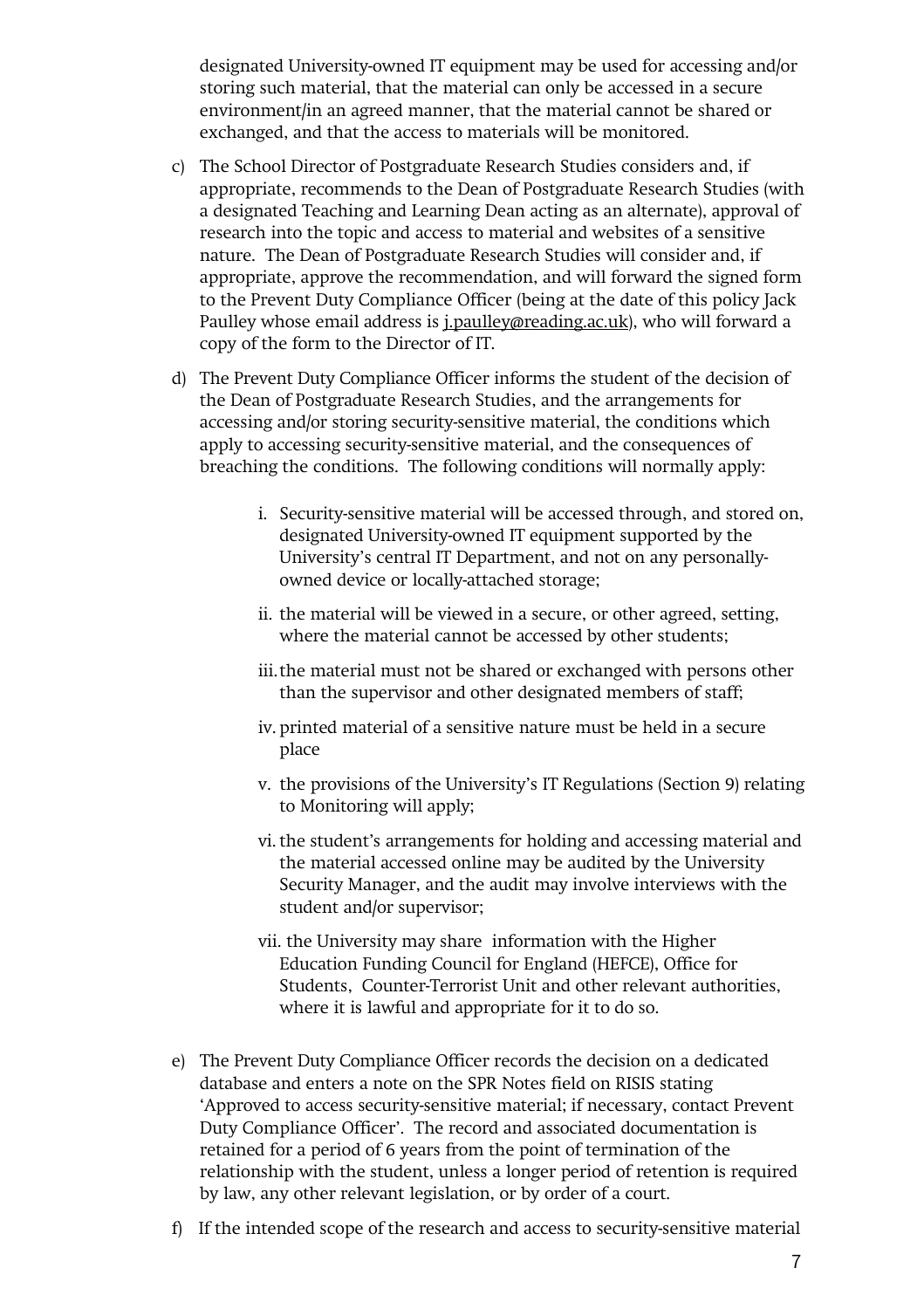changes during the research project or relevant period of study, the student must immediately notify the School Director of Postgraduate Research Studies of the changed parameters and the reason for the change. The decision to permit access to security-sensitive material will be reviewed.

g) In the event that a student breaches the conditions for access to securitysensitive material, the Dean of Postgraduate Research Studies may determine that consent for the access to security-sensitive material be withdrawn, which may entail the student not being able to continue with the research topic. If such breaches also contravene the University's IT Regulations the provisions in those Regulations regarding infringement will also apply.

### 4.4 *Staff (for own research purposes)*

The following process must be followed in all cases where a member of staff wishes to access security-sensitive material for the purposes of their preparation of teaching or their research:

- a) The member of staff is required to submit to Head of School the form 'Access to security-sensitive material', which requires information on:
	- o the subject and scope of research

o an indicative list of material to be accessed.

The member of staff will be required to confirm assent to the conditions which will apply to accessing the material, including the requirement that only designated University-owned IT equipment may be used for accessing and/or storing such material, that the material can only be accessed in a secure environment/in an agreed manner, that the material cannot be shared or exchanged, and that the access to materials will be monitored.

- b) The Head of School considers and, if appropriate, recommends to the Dean of Postgraduate Research Studies (with a designated Teaching and Learning Dean acting as an alternate), approval of research into the topic and access to material and websites of a sensitive nature. The Dean of Postgraduate Research Studies will consider and, if appropriate, approve the recommendation, and will forward the signed form to the Prevent Duty Compliance Officer (being at the date of this policy Jack Paulley whose email address is [j.paulley@reading.ac.uk\)](mailto:j.paulley@reading.ac.uk), who will forward a copy of the form to the Director of IT.
- c) The Prevent Duty Compliance Officer informs the member of staff of the decision of the Dean of Postgraduate Research Studies, the arrangements for accessing and/or storing security-sensitive material, the conditions which apply to accessing security-sensitive material, and the consequences of breaching the conditions. The following conditions will normally apply:
	- i. Security-sensitive material will be accessed through, and stored on, designated University-owned IT equipment supported by the University's central IT Department, and not on any personally- owned device or locally-attached storage;
	- ii. the material will be viewed in a secure, or other agreed, setting, where the material cannot be accessed by other students;
	- iii.the material must not be shared or exchanged with other persons unless specific permission has been given;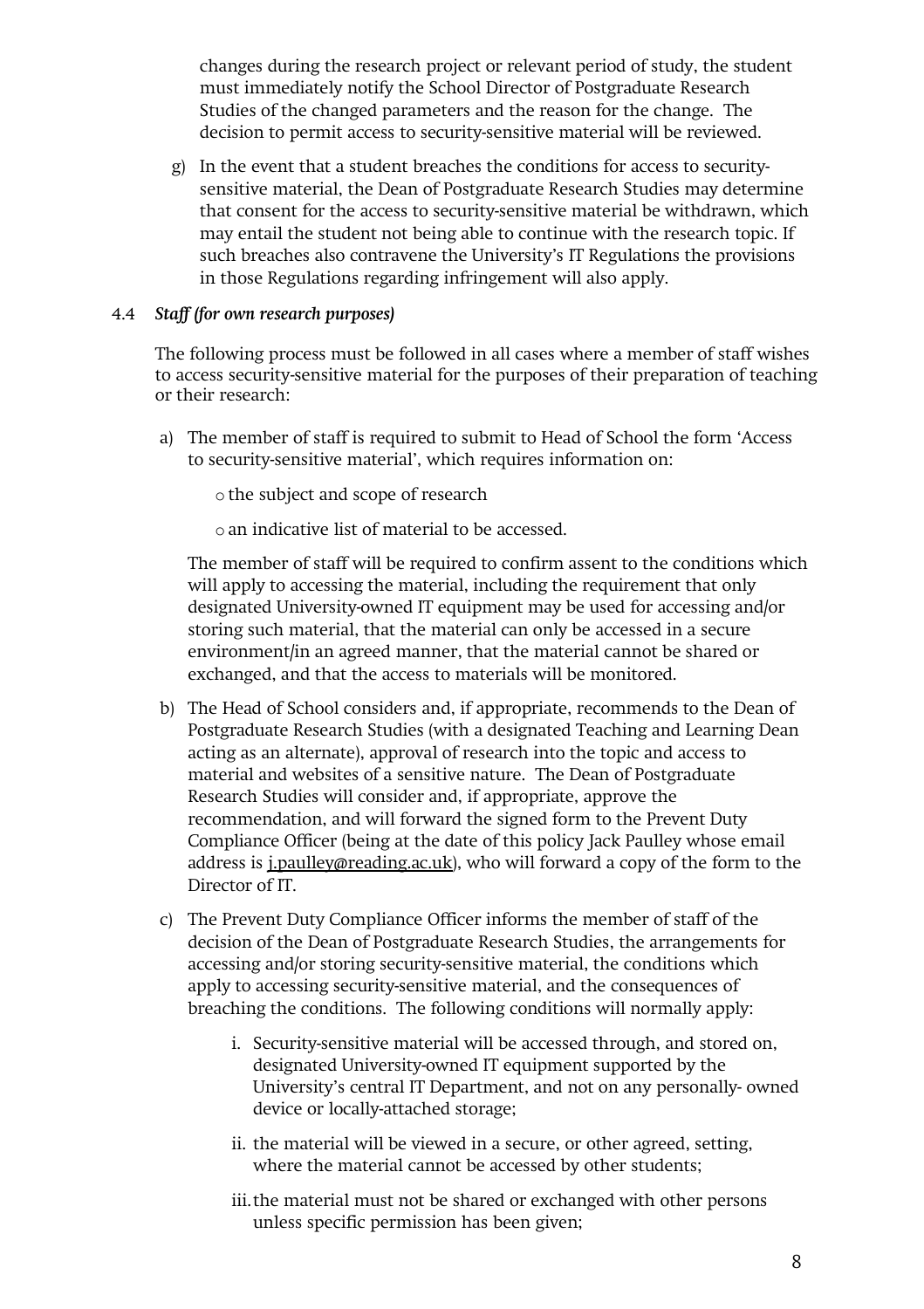- iv. printed material of a sensitive nature must be held in a secure place
- v. the provisions of the University's IT Regulations (Section 9) relating to Monitoring will apply;
- vi.the member of staff's arrangements for holding and accessing material and the material accessed online may be audited by the University Security Manager, and the audit may involve interviews with the member of staff;
- vii. the University may share information with the Higher Education Funding Council for England (HEFCE), Office for Students, Counter-Terrorist Unit and other relevant authorities, where it is lawful and appropriate for it to do so.
- d) The Prevent Duty Compliance Officer records the decision on a dedicated database. The record and associated documentation is retained for a period of 6 years from the point of termination of the relationship with the member of staff, unless a longer period of retention is required by law, any other relevant legislation, or by order of a court.
- e) If the intended scope of the research and access to security-sensitive material changes during the research project or relevant period of study, the member of staff must immediately notify the Head of School of the changed parameters and the reason for the change. The decision to permit access to security-sensitive material will be reviewed.
- f) In the event that a member of staff breaches the conditions for access to security-sensitive material, the Dean of Postgraduate Research Studies may determine that consent for the access to security-sensitive material be withdrawn, which may entail the member of staff not being able to continue with the research. If such breaches also contravene the University's IT Regulations the provisions in those Regulations regarding infringement will also apply.
- g) Members of the Vice-Chancellor's Office, if acting in their capacity as an academic member of staff, will follow the process set out above by which they are required to submit to the relevant Head of School the form 'Access to security-sensitive material'. Otherwise, a member of the Vice-Chancellor's Office must get approval from the Vice-Chancellor. In the event that the Vice-Chancellor wishes to access security-sensitive material, he must obtain approval from the President of Council.

#### 4.5 *Staff (acting as a module convenor)*

The following process must be followed in all cases where a module convenor wishes to request access to security-sensitive material for a group of students for the purposes of the delivery of a module:

a) At the earliest opportunity, the module convener must consult the Head of School responsible for the relevant module, and outline the intended topic for research, its rationale, and indicate the websites or other materials likely to be accessed. It is understood that this may change during the research project or relevant period of study, in which case the module convenor must notify the Head of School of the changed parameters and the reason for the change (see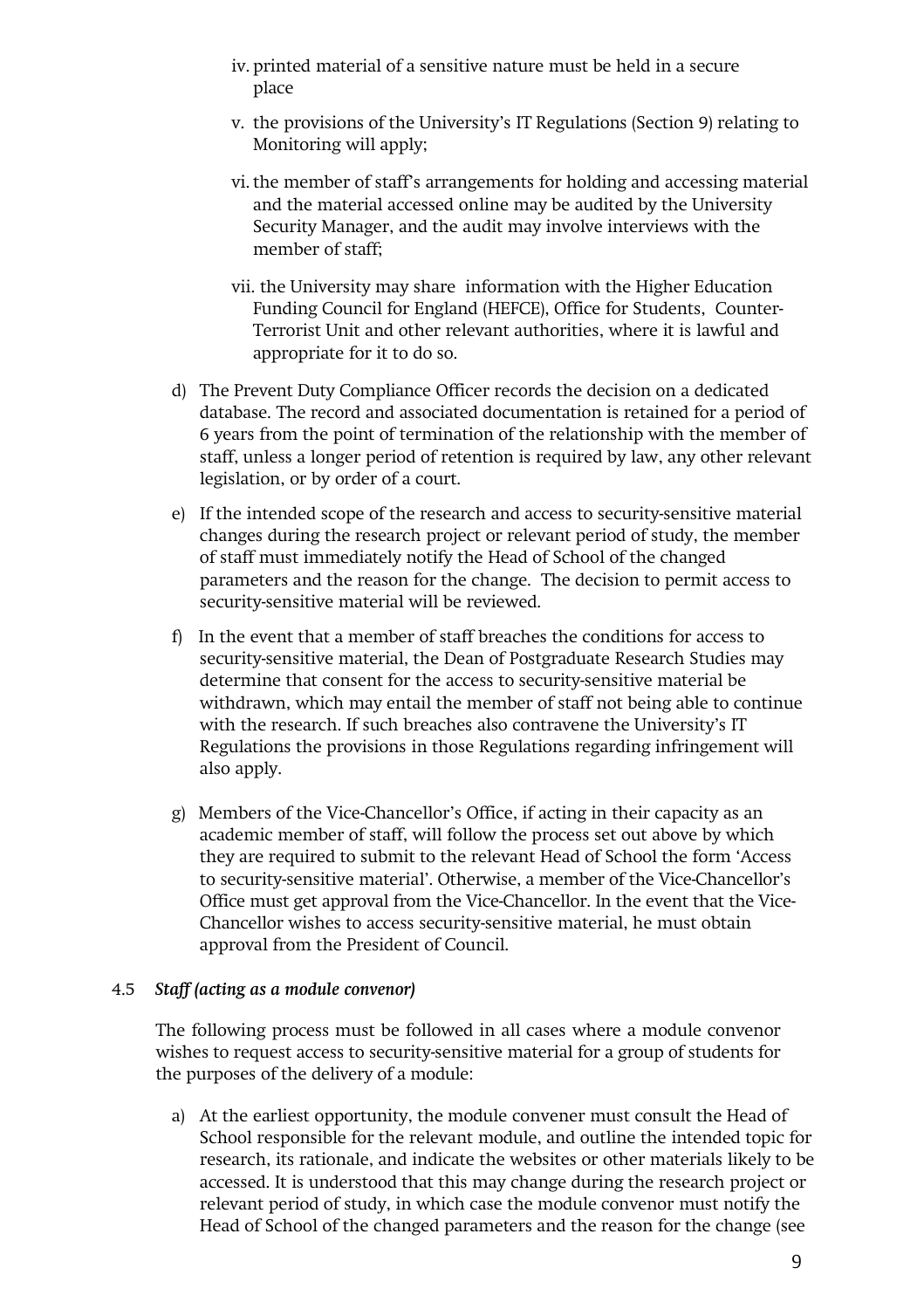(f) below).

- b) Following this consultation, the module convener is required to submit to the Head of School the form 'Access to security-sensitive material', which requires information on:
	- o the subject and scope of research
	- o an indicative list of material to be accessed.

The module convenor will be required to inform students that a group application has been submitted and advise students of the requirement to read and understand the policy and confirm assent to the conditions which will apply to accessing the material, including the requirement that only designated University-owned IT equipment may be used for accessing and/or storing such material, that the material can only be accessed in a secure environment/in an agreed manner, that the material cannot be shared or exchanged, and that the access to materials will be monitored.

- c) The Head of School considers and, if appropriate, recommends to the designated Teaching and Learning Dean (being at the date of this policy Professor Roger Gibbard whose email address is [r.gibbard@henley.reading.ac.uk\)](mailto:r.gibbard@henley.reading.ac.uk) for whom the other Teaching and Learning Deans serve as alternates, approval of research into the topic and access to websites of a sensitive nature. The Teaching and Learning Dean will consider and, if appropriate, approve the recommendation, and will forward the signed form to the Prevent Duty Compliance Officer (being at the date of this policy Jack Paulley whose email address is *j.paulley@reading.ac.uk*) who will forward a copy of the form to the Director of IT.
- d) The Prevent Duty Compliance Officer informs the module convenor of the Teaching and Learning Dean's decision, the arrangements for accessing and/or storing security-sensitive material, the conditions which apply to accessing security-sensitive material, and the consequences of breaching the conditions. The following conditions will normally apply:
	- i. Security-sensitive material will be accessed through, and stored on, designated University-owned IT equipment supported by the University's central IT Department, and not on any personally- owned device or locally-attached storage;
	- ii. the material will be viewed in a secure, or other agreed, setting, where the material cannot be accessed by other students;
	- iii.the material must not be shared or exchanged with persons other than the supervisor and other designated members of staff;
	- iv. printed material of a sensitive nature must be held in a secure place
	- v. the provisions of the University's IT Regulations (Section 9) relating to Monitoring will apply;
	- vi.the student's arrangements for holding and accessing material and the material accessed online may be audited by the University Security Manager, and the audit may involve interviews with the student and/or supervisor;

vii. the University may share information with the Higher Education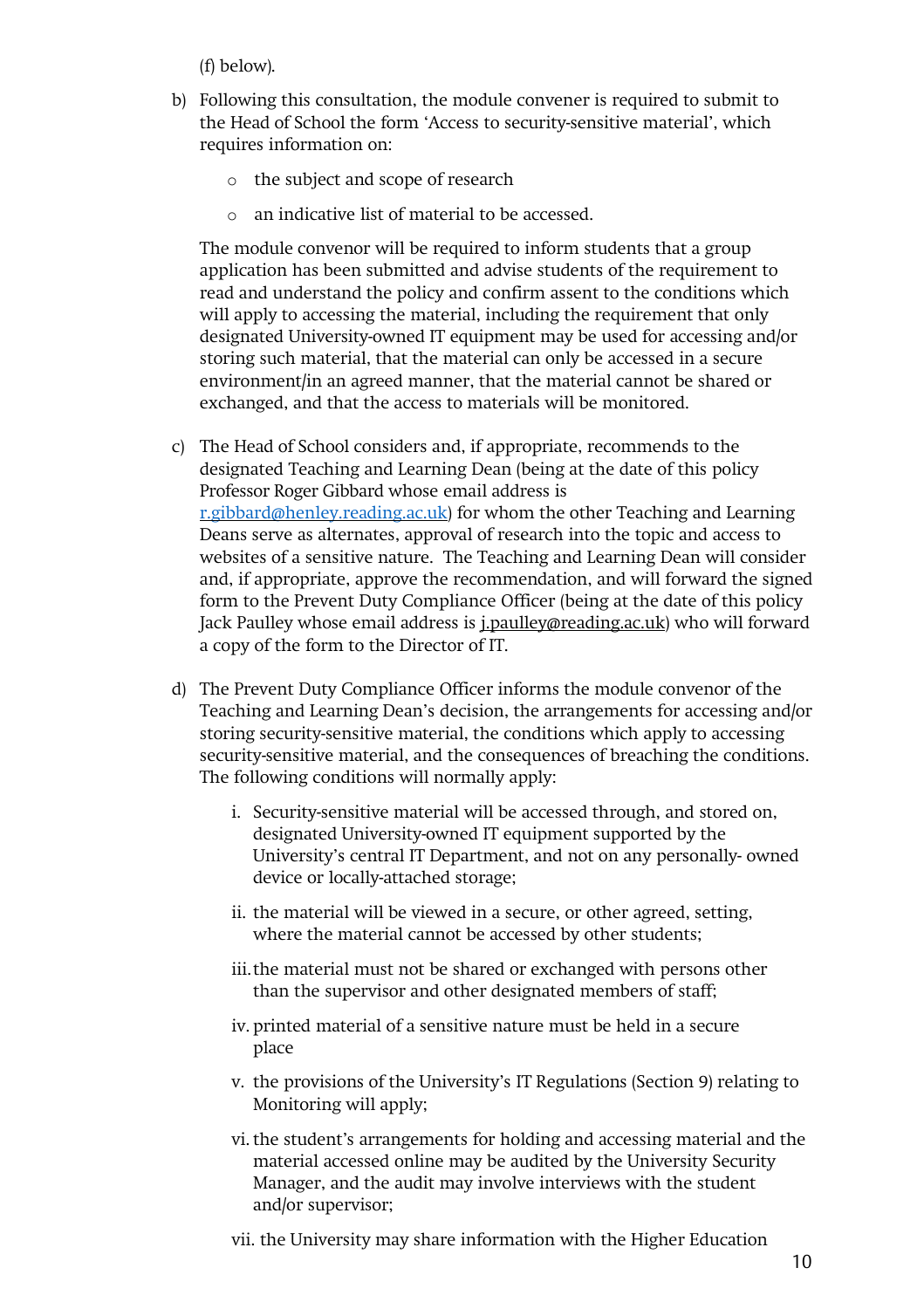Funding Council for England (HEFCE), Office for Students, Counter-Terrorist Unit and other relevant authorities, where it is lawful and appropriate for it to do so.

The module convenor is required to submit to the Prevent Duty Compliance Officer a list of signatures from the students confirming that they have read and understood the policy, by the third week of the module being delivered.

- e) The Prevent Duty Compliance Officer records the decision on a dedicated database and enters a note on the SPR Notes field on RISIS for each approved student stating 'Approved to access security-sensitive material; if necessary, contact the Prevent Duty Compliance Officer'. The record and associated documentation is retained for a period of 6 years from the point of termination of the relationship with the student, unless a longer period of retention is required by law, any other relevant legislation, or by order of a court.
- f) If the intended scope of the module and access to security-sensitive material changes during the relevant period of teaching, the module convenor must immediately notify the Head of School of the changed parameters and the reason for the change. The decision to permit access to security-sensitive material will be reviewed.
- g) In the event that a student breaches the conditions for access to security- sensitive material, the Teaching and Learning Dean may determine that consent for the access to security-sensitive material be withdrawn, which may entail the student not being able to continue with the topic. If such breaches also contravene the University's IT Regulations the provisions in those Regulations regarding infringement will also apply.
- h) A new application will be required for each separate occurrence of the module, i.e. for each new cohort of student being delivered the module.

# 6. **Appeals**

A student or member of staff who wishes to appeal against the decision of the Teaching and Learning Dean or Dean of Postgraduate Research Studies in relation to access to security-sensitive material should submit a statement explaining the basis of their appeal to the Student Appeals and Academic Misconduct Officer (being at the date of this policy Claire Hall whose email address is [c.hall@reading.ac.uk\)](mailto:c.hall@reading.ac.uk) Claire Hall. The appeal will be determined, in the case of a student (including postgraduate research students), by the Pro-Vice Chancellor (Teaching and Learning) and, in the case of a member of staff, the Pro-Vice-Chancellor (Research and Innovation). Other Pro-Vice-Chancellors act as alternates.

#### 7. **Monitoring**

The student's or member of staff's arrangements for holding and accessing material and the material accessed online will be audited by the University on at least a quarterly basis.

#### 8. **Training**

Training in the Prevent duties, as they relate to access to security-sensitive material, is provided to all those with responsibilities under this policy.